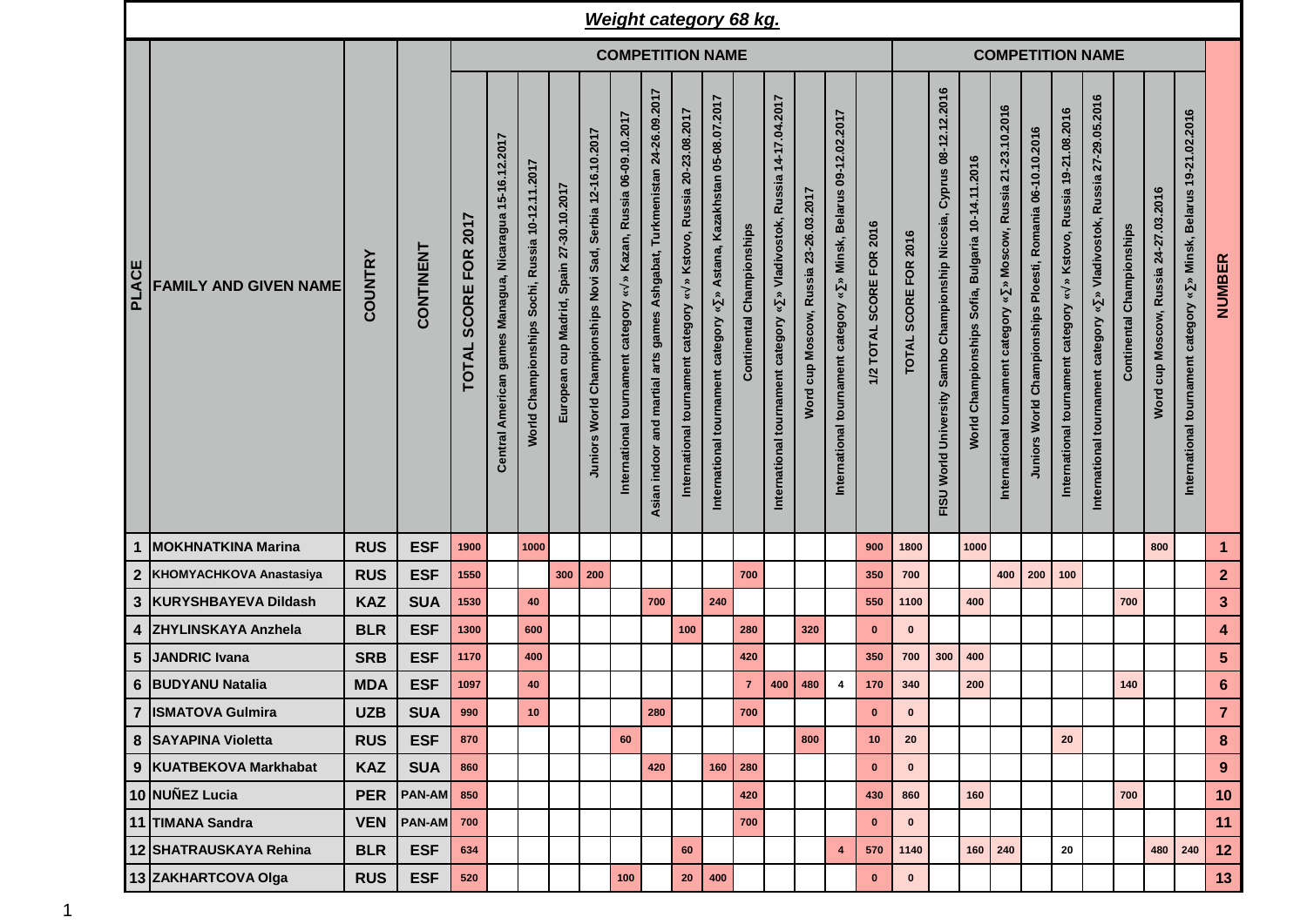| 14 SEGARD Elois           | <b>FRA</b> | <b>ESF</b>    | 500   |     | 180 |    |    |     |     |                | 320 |     | $\bf{0}$       | $\bf{0}$     |     |     |     |     |     | 14 |
|---------------------------|------------|---------------|-------|-----|-----|----|----|-----|-----|----------------|-----|-----|----------------|--------------|-----|-----|-----|-----|-----|----|
| 15 SHAFRIR Kahal          | <b>ISR</b> | <b>ESF</b>    | 430   | 200 |     |    | 20 |     |     | 140            |     |     | 70             | 140          |     |     |     | 140 |     | 15 |
| 16 KANG Seojung           | <b>KOR</b> | <b>SUA</b>    | 420   |     |     |    |    |     |     | 420            |     |     | $\mathbf{0}$   | $\mathbf{0}$ |     |     |     |     |     | 16 |
| 17 MAROZAVA Anzhela       | <b>BLR</b> | <b>ESF</b>    | 400   |     |     |    |    |     |     |                |     | 400 | $\bf{0}$       | $\mathbf{0}$ |     |     |     |     |     | 17 |
| 18 GURTCIEVA Margarita    | <b>RUS</b> | <b>ESF</b>    | 350   |     |     |    |    |     |     |                |     |     | 350            | 700          |     |     |     | 700 |     | 18 |
| 18 TCHAMENI KADJI Carine  | <b>CMR</b> | <b>CAS</b>    | 350   |     |     |    |    |     |     |                |     |     | 350            | 700          |     |     |     | 700 |     | 19 |
| 20 MOSKALOVA Kateryna     | <b>UKR</b> | <b>ESF</b>    | 320   | 40  |     |    |    |     |     | 280            |     |     | $\mathbf{0}$   | $\mathbf 0$  |     |     |     |     |     | 20 |
| 21 GERASIMENKO Nadezhda   | <b>UKR</b> | <b>ESF</b>    | 300   |     |     |    |    |     |     |                |     | 80  | 220            | 440          |     |     |     | 280 | 160 | 21 |
| 21 YLINEN Johanna         | <b>FIN</b> | <b>ESF</b>    | 300   |     |     |    |    |     |     |                |     |     | 300            | 600          | 600 |     |     |     |     | 22 |
| 23 SOMCHING Saitan        | <b>THA</b> | <b>SUA</b>    | 290   | 10  |     |    |    | 280 |     |                |     |     | $\mathbf{0}$   | $\mathbf{0}$ |     |     |     |     |     | 23 |
| 24 ORUNOVA Zyba           | <b>TKM</b> | <b>SUA</b>    | 288   |     |     |    |    |     |     | 280            | 8   |     | $\mathbf{0}$   | $\mathbf 0$  |     |     |     |     |     | 24 |
| 25 MUNOZ Jenny            | <b>COL</b> | <b>PAN-AM</b> | 280   |     |     |    |    |     |     | 280            |     |     | $\mathbf{0}$   | $\mathbf{0}$ |     |     |     |     |     | 25 |
| 26 SAGADAT Gauhar         | <b>KAZ</b> | <b>SUA</b>    | 268   |     |     |    |    |     | 80  |                | 8   | 160 | 20             | 40           |     | 40  |     |     |     | 26 |
| 27 SUKHITASHVILI Tea      | <b>GEO</b> | <b>ESF</b>    | 257   | 10  |     |    |    |     |     | $\overline{7}$ |     |     | 240            | 480          | 200 |     |     | 280 |     | 27 |
| 28 REHIL Daria            | <b>UKR</b> | <b>ESF</b>    | 245   |     |     |    |    |     |     |                |     | 240 | $5\phantom{1}$ | 10           | 10  |     |     |     |     | 28 |
| 29 PRISACARU Viorica      | <b>MDA</b> | <b>ESF</b>    | 240   |     |     | 80 |    |     |     |                |     | 160 | $\mathbf{0}$   | $\mathbf{0}$ |     |     |     |     |     | 29 |
| 30 SUNITA Rani            | <b>IND</b> | <b>SUA</b>    | 229   |     |     |    |    | 84  |     |                |     |     | 145            | 290          | 10  |     |     | 280 |     | 30 |
| 31 CONDE Celine           | <b>FRA</b> | <b>ESF</b>    | 215   |     |     |    |    |     |     |                |     |     | 215            | 430          | 10  |     |     | 420 |     | 31 |
| 31 LOHOVA Mariya          | <b>TKM</b> | <b>SUA</b>    | 215   |     |     |    |    |     |     |                |     |     | 215            | 430          | 10  |     |     | 420 |     | 32 |
| 31 MUÑOZ Monica           | <b>MEX</b> | <b>PAN-AM</b> | 215   |     |     |    |    |     |     |                |     |     | 215            | 430          | 10  |     |     | 420 |     | 33 |
| 34 ISSA Rachida           | <b>NIG</b> | <b>CAS</b>    | 210   |     |     |    |    |     |     |                |     |     | 210            | 420          |     |     |     | 420 |     | 34 |
| 35 ARTEMCHUK Sabina       | <b>MDA</b> | <b>ESF</b>    | 200   |     |     |    |    |     |     |                |     |     | 200            | 400          |     | 80  | 240 |     | 80  | 35 |
| 35 FACHIRIDOU Inga        | <b>GRE</b> | <b>ESF</b>    | 200   | 200 |     |    |    |     |     |                |     |     | $\mathbf{0}$   | $\mathbf{0}$ |     |     |     |     |     | 36 |
| 35 KLIAPKA Uliana         | <b>UKR</b> | <b>ESF</b>    | 200   |     |     |    |    |     |     |                |     |     | 200            | 400          |     |     |     |     | 400 | 37 |
| 35 VEREDENKO Daria        | <b>RUS</b> | <b>ESF</b>    | 200   |     |     |    |    |     |     |                |     |     | 200            | 400          |     |     | 400 |     |     | 38 |
| 39 KUDAEVA Eslizhan       | <b>KAZ</b> | <b>SUA</b>    | 160   |     |     |    |    |     | 160 |                |     |     | $\mathbf{0}$   |              |     |     |     |     |     | 39 |
| 39 HERNANDEZ Nancy        | <b>MEX</b> | <b>PAN-AM</b> | 160   | 160 |     |    |    |     |     |                |     |     | $\mathbf{0}$   | $\mathbf 0$  |     |     |     |     |     | 40 |
| 41 AGUILERA Mara          | <b>ARG</b> | PAN-AM 140    |       |     |     |    |    |     |     |                |     |     | 140            | 280          |     |     |     | 280 |     | 41 |
| 41 MUNKH-ERDENE Bayartuul | <b>MGL</b> | <b>SUA</b>    | 140   |     |     |    |    | 140 |     |                |     |     | $\mathbf 0$    | $\mathbf 0$  |     |     |     |     |     | 42 |
| 41 NARMADA Kodithuwakku   | <b>SRI</b> | <b>SUA</b>    | 140   |     |     |    |    |     |     |                |     |     | 140            | 280          |     |     |     | 280 |     | 43 |
| 41 NURYYEWA Gowher        | <b>TKM</b> | <b>SUA</b>    | 140   |     |     |    |    | 140 |     |                |     |     | $\mathbf 0$    | $\mathbf 0$  |     |     |     |     |     | 44 |
| 41 PERIN Alice            | <b>ITA</b> | <b>ESF</b>    | 140   |     |     |    |    |     |     | 140            |     |     | $\mathbf 0$    | $\bf{0}$     |     |     |     |     |     | 45 |
| 41 TSONEVA Desislava      | <b>BUL</b> | <b>ESF</b>    | $140$ |     |     | 80 |    |     |     |                |     |     | 60             | 120          |     | 120 |     |     |     | 46 |